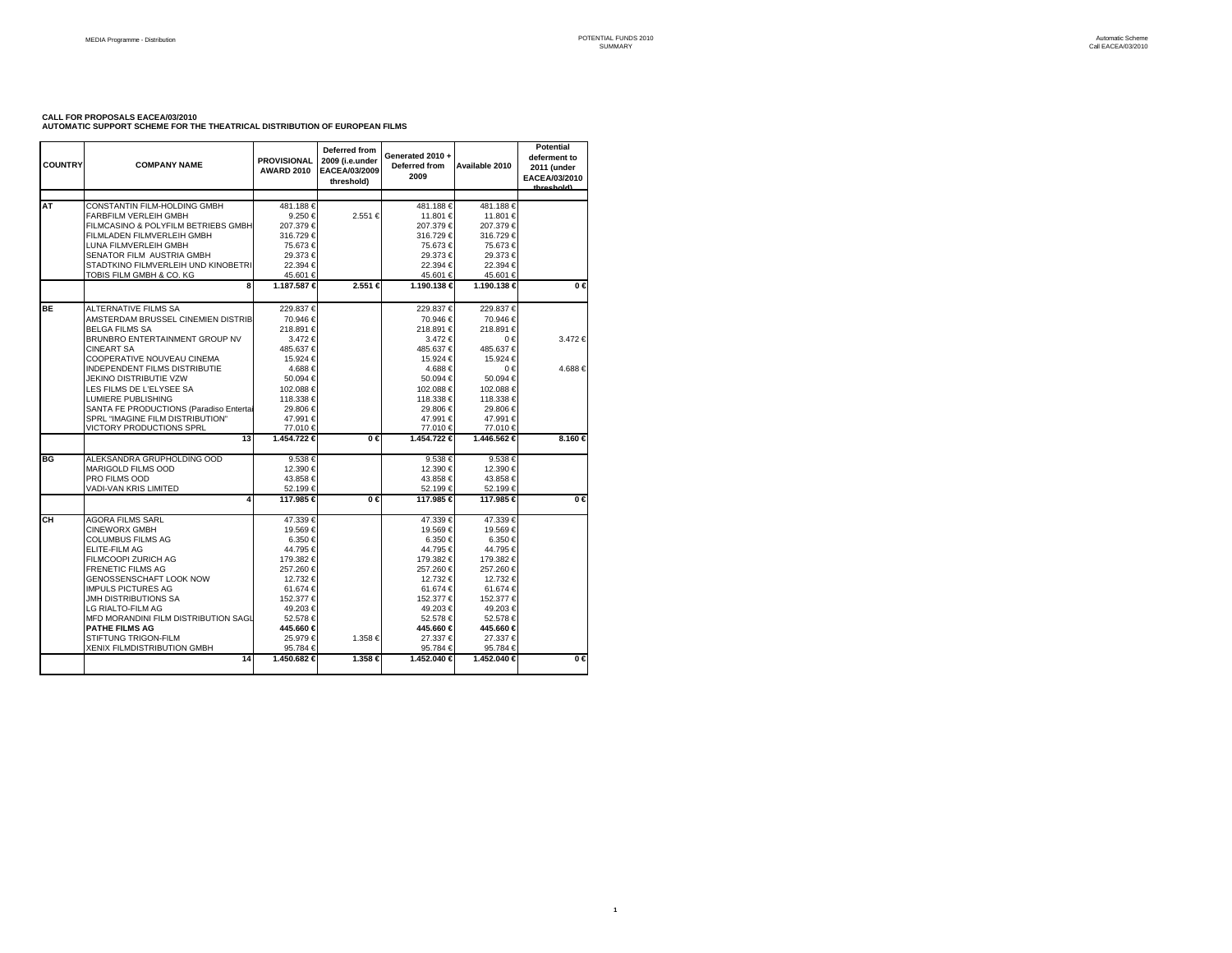| <b>COUNTRY</b> | <b>COMPANY NAME</b>                                                               | <b>PROVISIONAL</b><br><b>AWARD 2010</b> | Deferred from<br>2009 (i.e.under<br>EACEA/03/2009<br>threshold) | Generated 2010+<br>Deferred from<br>2009 | Available 2010           | <b>Potential</b><br>deferment to<br>2011 (under<br>EACEA/03/2010<br>throchold) |
|----------------|-----------------------------------------------------------------------------------|-----------------------------------------|-----------------------------------------------------------------|------------------------------------------|--------------------------|--------------------------------------------------------------------------------|
| CY             | ODEON SA (Public Performance Ent, for the p<br>ROSEBUD SA MOTION PICTURES ENTERPI | $0 \in$<br>0€                           |                                                                 | $0 \in$<br>0€                            | $0 \in$<br>0€            |                                                                                |
|                |                                                                                   | $0 \in$                                 | $0 \in$                                                         | 0€                                       | $0 \in$                  | $0 \in$                                                                        |
| CZ             | 35 MM SRO                                                                         | 99.488€                                 |                                                                 | 99.488€                                  | 99.488€                  |                                                                                |
|                | AEROFILMS s.r.o.<br>ASOCIACE CESKYCH FILMOVYCH KLUBU (                            | 41.758€<br>17.541 €                     |                                                                 | 41.758€<br>17.541 €                      | 41.758 €<br>17.541 €     |                                                                                |
|                | <b>CINEMART SA</b>                                                                | 18.278€                                 |                                                                 | 18.278€                                  | 18.278 €                 |                                                                                |
|                | FILM DISTRIBUTION ARTCAM SRO                                                      | 29.679€                                 |                                                                 | 29.679€                                  | 29.679€                  |                                                                                |
|                | <b>MAGIC BOX AS</b><br>SPI INTERNATIONAL CZECH REPUBLIC, SR                       | 143.212 €<br>86.989€                    |                                                                 | 143.212 €<br>86.989€                     | 143.212 €<br>86.989€     |                                                                                |
|                |                                                                                   | 436.945 €                               | 0€                                                              | 436.945 €                                | 436.945 €                | $0 \in$                                                                        |
| DA             | <b>GRAND TEATRET AS (Camera Film AS)</b>                                          | 45.751€                                 |                                                                 | 45.751 €                                 | 45.751 €                 |                                                                                |
|                | IS ØST FOR PARADIS VENNER                                                         | 14.814 €                                |                                                                 | 14.814 €                                 | 14.814 €                 |                                                                                |
|                | NORDISK FILM DISTRIBUTION AS<br>OY FUTURE FILM AB                                 | 226.962€<br>0€                          |                                                                 | 226.962€<br>0€                           | 226.962€<br>$0 \in$      |                                                                                |
|                | SANDREW METRONOME DANMARK AS                                                      | 58.552€                                 |                                                                 | 58.552€                                  | 58.552€                  |                                                                                |
|                | <b>SCANBOX ENTERTAINMENT AS</b>                                                   | 51.475 €                                |                                                                 | 51.475 €                                 | 51.475 €                 |                                                                                |
|                | <b>SF FILM AS</b><br>SUNRISE FILM DISTRIBUTION APS                                | 149.346 €<br>19.602 €                   |                                                                 | 149.346 €<br>19.602 €                    | 149.346 €<br>19.602 €    |                                                                                |
|                | 8                                                                                 | 566.502 €                               | 0€                                                              | 566.502€                                 | 566.502 €                | $0 \in$                                                                        |
| DE             | ALAMODE FILM - FABIEN ARSEGUEL e.K.                                               | 65.239€                                 |                                                                 | 65.239€                                  | 65.239€                  |                                                                                |
|                | ALAMODE FILMDISTRIBUTION OHG                                                      | 16.088 €                                |                                                                 | 16.088€                                  | 16.088 €                 |                                                                                |
|                | ARSENAL FILMVERLEIH GMBH<br>CONCORDE FILMVERLEIH GMBH                             | 97.702€<br>140.460 €                    |                                                                 | 97.702 €<br>140.460 €                    | 97.702€<br>140.460 €     |                                                                                |
|                | DANIEL O' DOCHARTAIGH (CINE GLOBAL)                                               | 2.445 €                                 | 1.009€                                                          | 3.454 €                                  | 0€                       | 2.445 €                                                                        |
|                | DELPHI FILMVERLEIH GMBH<br><b>FARBFILM VERLEIH GMBH</b>                           | 0€<br>8.961 €                           |                                                                 | 0€<br>8.961 €                            | 0€<br>0€                 | 8.961 €                                                                        |
|                | FILM. KINO. TEXT JÜRGEN LÜTZ FILMKAUF                                             | 0€                                      |                                                                 | 0€                                       | 0€                       |                                                                                |
|                | KAIROS FILMVERLEIH GBR                                                            | 2.796 €                                 |                                                                 | 2.796€                                   | 0€                       | 2.796 €                                                                        |
|                | <b>KINOWELT GMBH</b><br>KOCH MEDIA LICENSING GMBH                                 | 152.818€<br>18.092 €                    |                                                                 | 152.818€<br>18.092 €                     | 152.818 €<br>18.092 €    |                                                                                |
|                | KOOL FILMDISTRIBUTION L. AMMANN & M.I                                             | 172.993 €                               |                                                                 | 172.993€                                 | 172.993 €                |                                                                                |
|                | <b>KURT MEDIA GMBH</b>                                                            | 6.934 €                                 |                                                                 | 6.934 €                                  | $0 \in$                  | 6.934 €                                                                        |
|                | MAJESTIC FILMVELEIH GMBH                                                          | 155.595 €<br>252.074 €                  |                                                                 | 155.595€                                 | 155.595 €                |                                                                                |
|                | MFA+ FILMDISTRIBUTION e.K.<br><b>MOVIENET FILM GMBH</b>                           | 35.094 €                                |                                                                 | 252.074 €<br>35.094 €                    | 252.074 €<br>35.094 €    |                                                                                |
|                | NEUE VISIONEN FILMVERLEIH GMBH                                                    | 221.897 €                               |                                                                 | 221.897 €                                | 221.897 €                |                                                                                |
|                | NFP NEUE FILM PRODUKTION GMBH                                                     | 311.250 €                               |                                                                 | 311.250 €                                | 311.250 €                |                                                                                |
|                | O'GRADY & SUHREN GBR (FUGU VERLEIH)<br>PANDORA FILM GMBH & CO. VERLEIH KG         | 6.315 €<br>199.107 €                    | 1.324 €                                                         | 7.639 €<br>199.107 €                     | $0 \in$<br>199.107 €     | 6.315€                                                                         |
|                | POLYBAND MEDIEN GMBH                                                              | 19.095 €                                |                                                                 | 19.095 €                                 | 19.095 €                 |                                                                                |
|                | PROKINO FILMVERLEIH GMBH                                                          | 293.267 €                               |                                                                 | 293.267 €                                | 293.267€                 |                                                                                |
|                | RECKTENWALD & STREMMEL GBR (MINDJ)<br>SCHWARZ-WEISS-FILMVERLEIH OHG               | 4.383 €<br>76.551 €                     |                                                                 | 4.383 €<br>76.551€                       | $0 \in$<br>76.551€       | 4.383 €                                                                        |
|                | SENATOR FILM VERLEIH GMBH                                                         | 104.652 €                               |                                                                 | 104.652€                                 | 104.652 €                |                                                                                |
|                | TIBERIUS FILM GMBH 1 CO. KG                                                       | 4.593 €                                 |                                                                 | 4.593€                                   | $0 \in$                  | 4.593€                                                                         |
|                | TOBIS FILM GMBH & CO. KG<br>UNIVERSUM FILM GMBH                                   | 240.916 €<br>488.250 €                  |                                                                 | 240.916€<br>488.250€                     | 240.916 €<br>488.250 €   |                                                                                |
|                | <b>VENTURA FILM GMBH</b>                                                          | 393€                                    |                                                                 | 393 €                                    | $0 \in$                  | 393€                                                                           |
|                | X VERLEIH AG<br>30                                                                | 293.402 €<br>3.391.362 €                | 2.333 €                                                         | 293.402 €<br>3.393.695 €                 | 293.402 €<br>3.354.542 € | 36.820 €                                                                       |
|                |                                                                                   |                                         |                                                                 |                                          |                          |                                                                                |
| EE             | ACME FILM OÜ<br>AS TALLINNFILM                                                    | 26.967€<br>$0 \in$                      |                                                                 | 26.967 €<br>0€                           | 26.967€<br>$0 \in$       |                                                                                |
|                | <b>ESTINFILM OÜ</b>                                                               | 4.300 €                                 |                                                                 | 4.300 €                                  | 4.300 €                  |                                                                                |
|                | MITTETULUNDUSÜHING OTAKU (MTÛ OTAI                                                | 1.699 €                                 |                                                                 | 1.699€                                   | 1.699€                   |                                                                                |
|                | 4                                                                                 | 32.966 €                                |                                                                 | 32.966 €                                 | 32.966 €                 |                                                                                |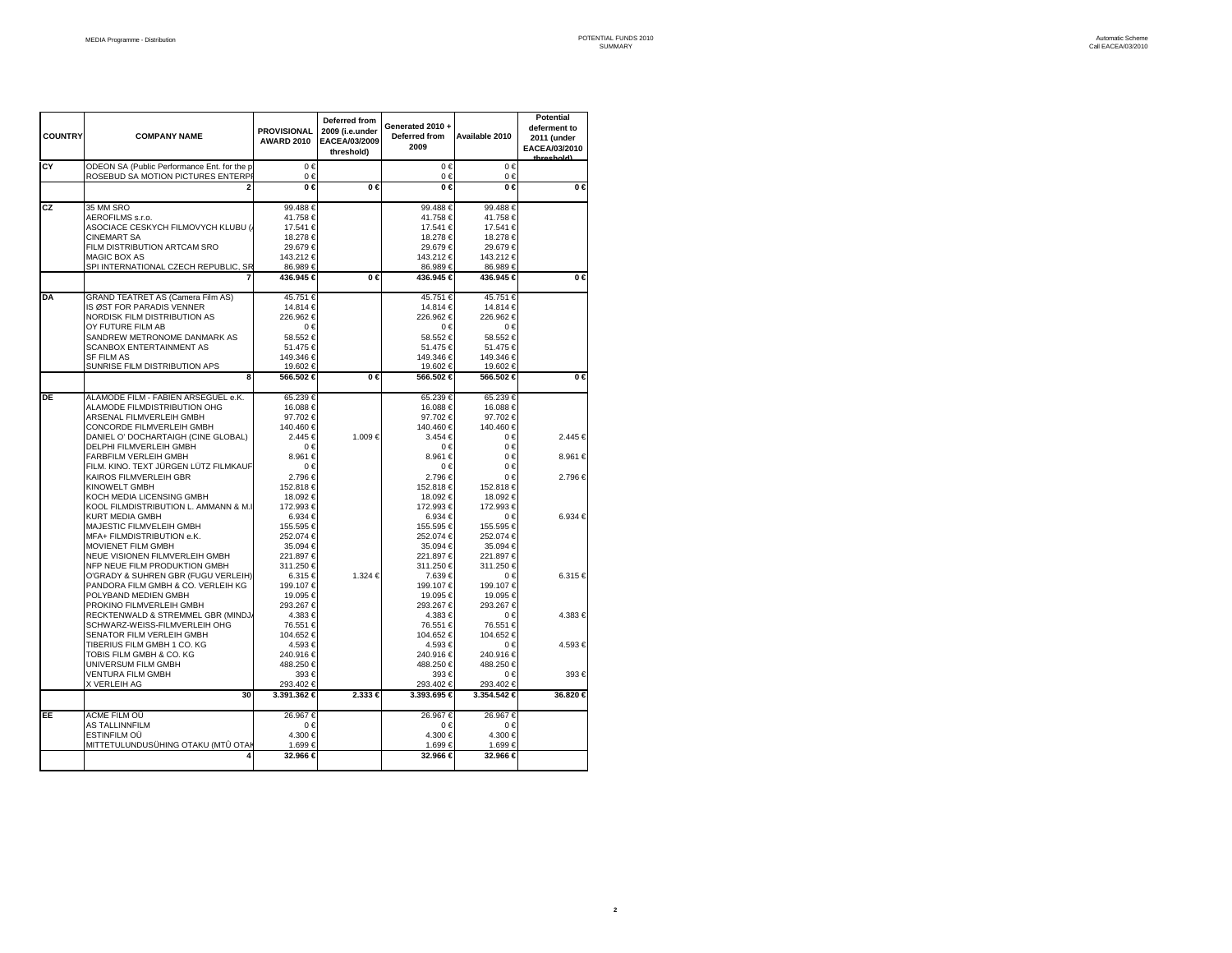| <b>COUNTRY</b> | <b>COMPANY NAME</b>                                                          | <b>PROVISIONAL</b><br><b>AWARD 2010</b> | Deferred from<br>2009 (i.e.under<br>EACEA/03/2009<br>threshold) | Generated 2010+<br>Deferred from<br>2009 | Available 2010         | Potential<br>deferment to<br>2011 (under<br>EACEA/03/2010<br>hrochold) |
|----------------|------------------------------------------------------------------------------|-----------------------------------------|-----------------------------------------------------------------|------------------------------------------|------------------------|------------------------------------------------------------------------|
| ES             | ALTA CLASSICS SL<br>AVALON DISTRIBUCION AUDIOVISUAL SL                       | 380.326 €<br>100.091 €                  |                                                                 | 380.326 €<br>100.091 €                   | 380.326 €<br>100.091 € |                                                                        |
|                | <b>BADITRI SL</b><br><b>CREATIVE FILMS SL</b>                                | 29.993€<br>3.568€                       |                                                                 | 29.993€<br>3.568€                        | 29.993€<br>0€          | 3.568€                                                                 |
|                | FESTIVAL FILMS, SOCIEDAD LIMITADA                                            | 20.284 €                                |                                                                 | 20.284 €                                 | 20.284 €               |                                                                        |
|                | FILMAX PICTURES SL<br>FLINS Y PINICULAS S.L.                                 | $0 \in$<br>2.413 €                      |                                                                 | $0 \in$<br>2.413€                        | $0 \in$<br>0€          | 2.413 €                                                                |
|                | <b>GOLEM DISTRIBUCION SL</b>                                                 | 299.381 €                               |                                                                 | 299.381 €                                | 299.381 €              |                                                                        |
|                | KARMA FILMS, SL                                                              | 205.754 €                               | 5.994 €                                                         | 205.754 €                                | 205.754 €              |                                                                        |
|                | PRODIMAG SL<br>SHERLOCK FILMS SL                                             | 5.298 €<br>5.909€                       |                                                                 | 11.292 €<br>5.909€                       | 11.292 €<br>0€         | 5.909€                                                                 |
|                | <b>TRIPICTURES SA</b>                                                        | 85.054 €                                | 4.844 €                                                         | 89.898€                                  | 89.898€                |                                                                        |
|                | <b>VERTICE CINE SLU</b><br><b>VERTIGO FILMS SL</b>                           | 124.588 €<br>775.816 €                  |                                                                 | 124.588 €<br>775.816€                    | 124.588€<br>775.816€   |                                                                        |
|                | <b>WANDA VISION SA</b>                                                       | 316.890 €                               |                                                                 | 316.890 €                                | 316.890 €              |                                                                        |
|                | ZETA AUDIOVISUAL SA                                                          | $0 \in$                                 |                                                                 | 0€                                       | $0 \in$                |                                                                        |
|                | 16                                                                           | 2.355.365 €                             | 10.838 €                                                        | 2.366.203 €                              | 2.354.313 €            | 11.890 €                                                               |
| FI             | OY CINEMA MONDO LTD                                                          | 63.362 €                                |                                                                 | 63.362€                                  | 63.362€                |                                                                        |
|                | OY FUTURE FILM AB<br>OY NORDISK FILM AB                                      | 6.127€<br>141.263 €                     |                                                                 | 6.127€<br>141.263€                       | 6.127€<br>141.263 €    |                                                                        |
|                | SANDREW METRONOME DISTRIBUTION FII                                           | 62.566 €                                |                                                                 | 62.566€                                  | 62.566 €               |                                                                        |
|                | SCANBOX ENTERTAINMENT FINLAND OY                                             | 22.742€                                 |                                                                 | 22.742€                                  | 22.742€                |                                                                        |
|                |                                                                              | 296.060 €                               | $0 \in$                                                         | 296.060 €                                | 296.060 €              | $0 \in$                                                                |
| FR             | AD VITAM SARL                                                                | 181.526 €                               |                                                                 | 181.526 €                                | 181.526 €              |                                                                        |
|                | <b>BAC FILMS SA</b><br><b>BODEGA FILMS SARL</b>                              | 354.417 €<br>17.167 €                   |                                                                 | 354.417 €<br>17.167 €                    | 354.417 €<br>17.167 €  |                                                                        |
|                | <b>CHRYSALIS FILMS</b>                                                       | 45.291 €                                |                                                                 | 45.291 €                                 | 45.291 €               |                                                                        |
|                | CTV INTERNATIONAL SARL                                                       | 33.280 €                                |                                                                 | 33.280 €                                 | 33.280 €               |                                                                        |
|                | <b>DIAPHANA DISTRIBUTION SA</b><br><b>EPICENTRE FILMS</b>                    | 201.768€<br>24.526 €                    |                                                                 | 201.768€<br>24.526 €                     | 201.768€<br>24.526€    |                                                                        |
|                | <b>EQUATION</b>                                                              | 13.648 €                                |                                                                 | 13.648 €                                 | 13.648 €               |                                                                        |
|                | <b>EUROZOOM</b>                                                              | 3.751 €                                 |                                                                 | 3.751 €                                  | 0€                     | 3.751 €                                                                |
|                | FILMS SANS FRONTIERES<br><b>GEBEKA FILMS SARL</b>                            | 5.125 €<br>232.056 €                    | 2.438€                                                          | 7.563€<br>232.056 €                      | $0 \in$<br>232.056€    | 5.125 €                                                                |
|                | HAUT ET COURT DISTRIBUTION SARL                                              | 44.797 €                                |                                                                 | 44.797 €                                 | 44.797€                |                                                                        |
|                | JOUR 2 FETE SARL<br><b>KMBO SARL</b>                                         | 49.702€<br>22.194€                      |                                                                 | 49.702 €<br>22.194 €                     | 49.702€<br>22.194€     |                                                                        |
|                | LES FILMS DU LOSANGE SARL                                                    | 469.705€                                |                                                                 | 469.705€                                 | 469.705€               |                                                                        |
|                | LES FILMS DU PREAU                                                           | 31.009€                                 |                                                                 | 31.009€                                  | 31.009€                |                                                                        |
|                | MEMENTO FILMS DISTRIBUTION<br>METROPOLITAN FILM EXPORT SAS                   | 118.840 €<br>122.578€                   |                                                                 | 118.840 €<br>122.578 €                   | 118.840 €<br>122.578€  |                                                                        |
|                | MK <sub>2</sub> SA                                                           | 149.197€                                |                                                                 | 149.197 €                                | 149.197€               |                                                                        |
|                | OCEAN FILMS DISTRIBUTION (AFMD)                                              | $0 \in$                                 |                                                                 | 0€                                       | $0 \in$                |                                                                        |
|                | PATHE DISTRIBUTION SAS<br>PRETTY PICTURES                                    | 624.662€<br>30.450 €                    |                                                                 | 624.662€<br>30.450 €                     | 624.662€<br>30.450€    |                                                                        |
|                | PYRAMIDE SA                                                                  | 226.522€                                |                                                                 | 226.522€                                 | 226.522€               |                                                                        |
|                | SHELLAC SARL<br><b>STUDIOCANAL</b>                                           | 13.762 €<br>256.753€                    |                                                                 | 13.762€<br>256.753€                      | 13.762 €<br>256.753€   |                                                                        |
|                | <b>UFO DISTRIBUTION</b>                                                      | 21.953 €                                |                                                                 | 21.953€                                  | 21.953€                |                                                                        |
|                | WILD SIDE FILMS                                                              | 199.049€                                |                                                                 | 199.049€                                 | 199.049€               |                                                                        |
|                | 27                                                                           | 3.493.728 €                             | 2.438 €                                                         | 3.496.166 €                              | 3.484.852 €            | 8.876 €                                                                |
| GR             | AUDIO VISUAL ENTERPRISES SA (EPICHEI<br>FILMTREINT (FILMTRADE) KINIMATOGRAFI | 172.717€<br>26.673 €                    |                                                                 | 172.717€<br>26.673 €                     | 172.717€<br>26.673 €   |                                                                        |
|                | GEORGE STERGIAKIS & CO (AMA FILMS)                                           | 14.060 €                                |                                                                 | 14.060€                                  | 14.060 €               |                                                                        |
|                | ODEON SA (Public Performance Ent. for the p                                  | 187.520 €                               |                                                                 | 187.520 €                                | 187.520 €              |                                                                        |
|                | P.C.V. SA (PEGGY CARAJOPOULOU)<br>ROSEBUD SA MOTION PICTURES ENTERP          | 20.616€<br>147.134 €                    |                                                                 | 20.616€<br>147.134 €                     | 20.616€<br>147.134 €   |                                                                        |
|                | SPENTZOS FILM AE - (SPENTZOS - MANIAT                                        | 38.240 €                                |                                                                 | 38.240 €                                 | 38.240 €               |                                                                        |
|                | STRADA FILMS OPTIKOAKOUSTIKES EPIXE                                          | 2.778€                                  |                                                                 | 2.778€                                   | 0€                     | 2.778€                                                                 |
|                | VIDEORAMA MONOPROSOPI EPE<br>WORD OF MOUTH AE DIANOMIS KAI EKME              | 7.699€<br>26.103€                       |                                                                 | 7.699€<br>26.103€                        | 7.699€<br>26.103€      |                                                                        |
|                | 10                                                                           | 643.540 €                               | $\overline{0}$ $\in$                                            | 643.540 €                                | 640.762 €              | 2.778 ∈                                                                |
|                |                                                                              |                                         |                                                                 |                                          |                        |                                                                        |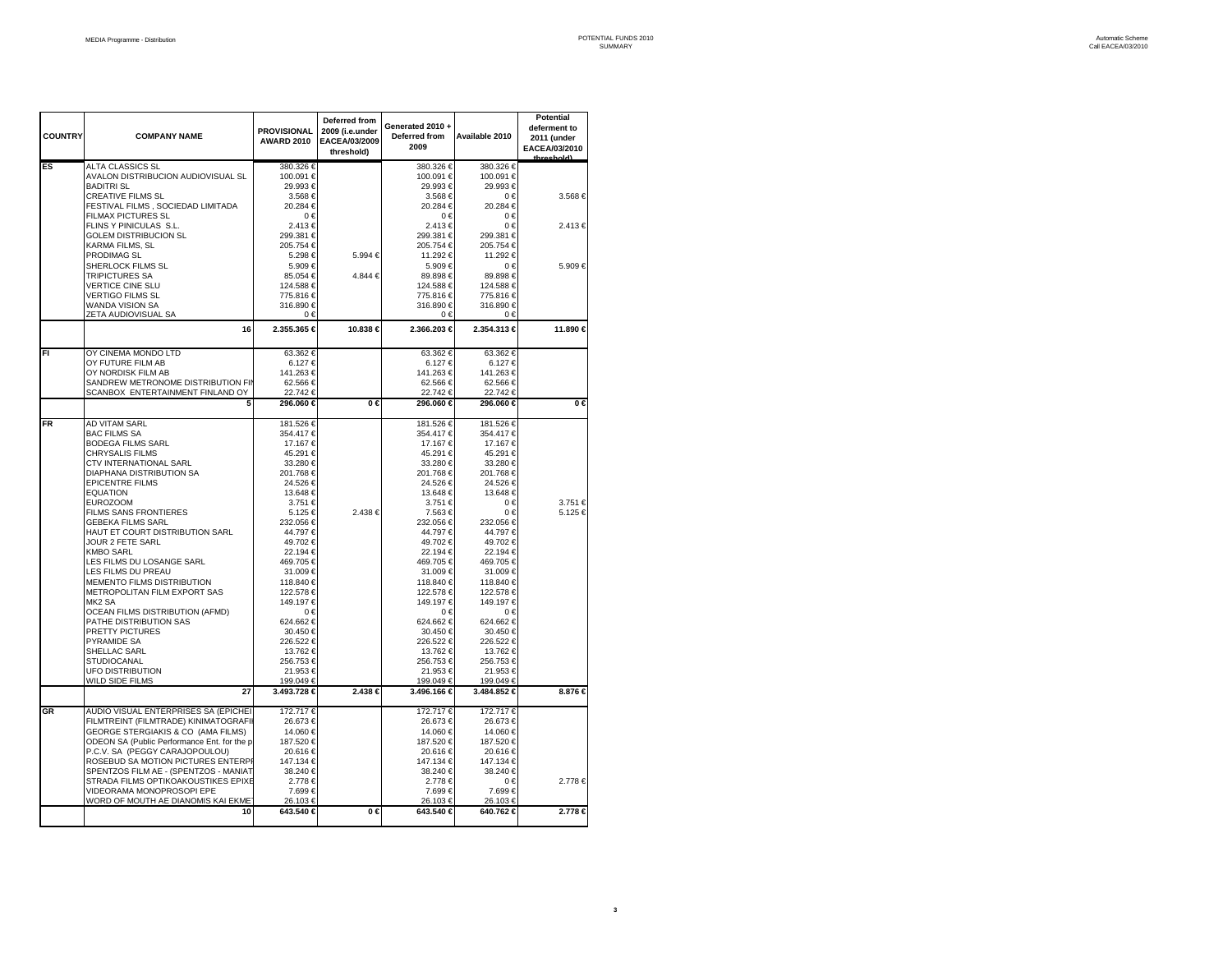| <b>COUNTRY</b> | <b>COMPANY NAME</b>                         | <b>PROVISIONAL</b><br><b>AWARD 2010</b> | Deferred from<br>2009 (i.e.under<br>EACEA/03/2009<br>threshold) | Generated 2010+<br>Deferred from<br>2009 | Available 2010 | <b>Potential</b><br>deferment to<br>2011 (under<br>EACEA/03/2010<br>throchold) |
|----------------|---------------------------------------------|-----------------------------------------|-----------------------------------------------------------------|------------------------------------------|----------------|--------------------------------------------------------------------------------|
| ΗR             | BLITZ FILM I VIDEO DISTRIBUCIJA D.O.O.      | 68.237€                                 |                                                                 | 68.237€                                  | 68.237€        |                                                                                |
|                | DISCOVERY D O O, za kinematografiju, trgovi | 20.752€                                 |                                                                 | 20.752€                                  | 20.752€        |                                                                                |
|                | MG FILM D.O.O.                              | 16.600 €                                |                                                                 | 16.600€                                  | 16.600 €       |                                                                                |
|                | 3                                           | 105.589 €                               | $0 \in$                                                         | 105.589 €                                | 105.589 €      | $0 \in$                                                                        |
|                |                                             |                                         |                                                                 |                                          |                |                                                                                |
| нu             | ANJOU-LAFAYETTE SZOLGALTATO ES TAN          | 15.472€                                 |                                                                 | 15.472€                                  | 15.472€        |                                                                                |
|                | BEST HOLLYWOOD KERESKEDELMI ES SZ           | 66.575 €                                |                                                                 | 66.575€                                  | 66.575 €       |                                                                                |
|                | BUDAPEST FILM KULTURALIS SZOLGALTAT         | 64.518€                                 |                                                                 | 64.518€                                  | 64.518€        |                                                                                |
|                | CIRKO FILM - MASKEPP ALAPITVANY             | 39.709€                                 |                                                                 | 39.709€                                  | 39.709€        |                                                                                |
|                |                                             |                                         |                                                                 |                                          |                |                                                                                |
|                | <b>SZUEZ FILM KFT</b>                       | 9.548€                                  |                                                                 | 9.548€                                   | 9.548€         |                                                                                |
|                | 5                                           | 195.822 €                               | $0 \in$                                                         | 195.822 €                                | 195.822 €      | $0 \in$                                                                        |
| ΙE             | <b>NEW WAVE FILMS LIMITED</b>               | 1.861€                                  |                                                                 | 1.861€                                   | 1.861€         |                                                                                |
|                | OPTIMUM RELEASING LIMITED                   | 13.555 €                                |                                                                 | 13.555€                                  | 13.555 €       |                                                                                |
|                | SODA PICTURES LIMITED                       | 1.191 €                                 |                                                                 | 1.191€                                   | 1.191€         |                                                                                |
|                | THE ARTIFICIAL EYE FILM COMPANY LIMIT       | 26.508€                                 |                                                                 | 26.508€                                  | 26.508€        |                                                                                |
|                |                                             | 43.115 €                                | $\overline{0}$ $\in$                                            | 43.115 €                                 | 43.115 €       | $0 \in$                                                                        |
| IS             | <b>MYNDFORM EHF</b>                         | 34.462€                                 |                                                                 | 34.462€                                  | 34.462€        |                                                                                |
|                | 1                                           | 34.462 €                                | $0 \in$                                                         | 34.462 €                                 | 34.462 €       | $0 \in$                                                                        |
| ΙT             | 01 DISTRIBUTION SRL                         | 72.929€                                 |                                                                 | 72.929€                                  | 72.929€        |                                                                                |
|                | ARCHIBALD ENTERPRISE FILM SRL               | 100.622 €                               |                                                                 | 100.622€                                 | 100.622 €      |                                                                                |
|                | <b>BIM DISTRIBUZIONE SRL</b>                | 775.178€                                |                                                                 | 775.178€                                 | 775.178€       |                                                                                |
|                | <b>BOLERO FILM SRL</b>                      | 140.147€                                |                                                                 | 140.147€                                 | 140.147€       |                                                                                |
|                | <b>FANDANGO SRL</b>                         | 299.965€                                |                                                                 | 299.965€                                 | 299.965€       |                                                                                |
|                | <b>LUCKY RED SRL</b>                        | 453.181 €                               |                                                                 | 453.181 €                                | 453.181 €      |                                                                                |
|                | <b>MEDIAFILM SPA</b>                        | 102.278 €                               |                                                                 | 102.278 €                                | 102.278 €      |                                                                                |
|                | <b>MEDUSA FILM SPA</b>                      | 57.291 €                                |                                                                 | 57.291 €                                 | 57.291€        |                                                                                |
|                | <b>MIKADO FILM SPA</b>                      | 93.802 €                                |                                                                 | 93.802 €                                 | 93.802€        |                                                                                |
|                |                                             |                                         |                                                                 |                                          |                |                                                                                |
|                | MONDO HOME ENTERTAINMENT SPA                | 346.594 €                               |                                                                 | 346.594 €                                | 346.594 €      |                                                                                |
|                | <b>MOVIMENTO FILM SRL</b>                   | 63.000 €                                |                                                                 | 63.000 €                                 | 63.000 €       |                                                                                |
|                | OFFICINE UBU SRL                            | 7.196€                                  |                                                                 | 7.196€                                   | $0 \in$        | 7.196€                                                                         |
|                | SACHER DISTRIBUZIONE SRL                    | 56.532€                                 |                                                                 | 56.532€                                  | 56.532€        |                                                                                |
|                | TEODORA FILM DISTRIBUZIONE SRL              | 143.870 €                               |                                                                 | 143.870 €                                | 143.870 €      |                                                                                |
|                | VIDEA - CDE SPA                             | 46.101 €                                |                                                                 | 46.101€                                  | 46.101 €       |                                                                                |
|                | 15                                          | 2.758.686 €                             | $0 \in$                                                         | 2.758.686 €                              | 2.751.490 €    | 7.196 €                                                                        |
| ◫              | <b>FRENETIC FILMS AG</b>                    | 1.449€                                  |                                                                 | 1.449€                                   | 1.449€         |                                                                                |
|                | LG RIALTO-FILM AG                           | 106€                                    |                                                                 | 106€                                     | 106€           |                                                                                |
|                | XENIX FILMDISTRIBUTION GMBH                 | 1.065 €                                 |                                                                 | 1.065€                                   | 1.065 €        |                                                                                |
|                | 3                                           | 2.620 €                                 | $0 \in$                                                         | 2.620 €                                  | 2.620 €        | $0 \in$                                                                        |
| LТ             | <b>UAB "ACME"</b>                           | 55.540 €                                |                                                                 | 55.540 €                                 | 55.540 €       |                                                                                |
|                | VIESOJI ISTAIGA "KINO PASAKA"               | 5.039€                                  |                                                                 | 5.039€                                   | 5.039€         |                                                                                |
|                | VIESOJI ISTAIGA "SKALVIJOS" KINO CENTR      | 14.672 €                                |                                                                 | 14.672€                                  | 14.672 €       |                                                                                |
|                | 3                                           | 75.251 €                                | $0 \in$                                                         | 75.251 €                                 | 75.251 €       | $0 \in$                                                                        |
|                |                                             |                                         |                                                                 |                                          |                |                                                                                |

**4**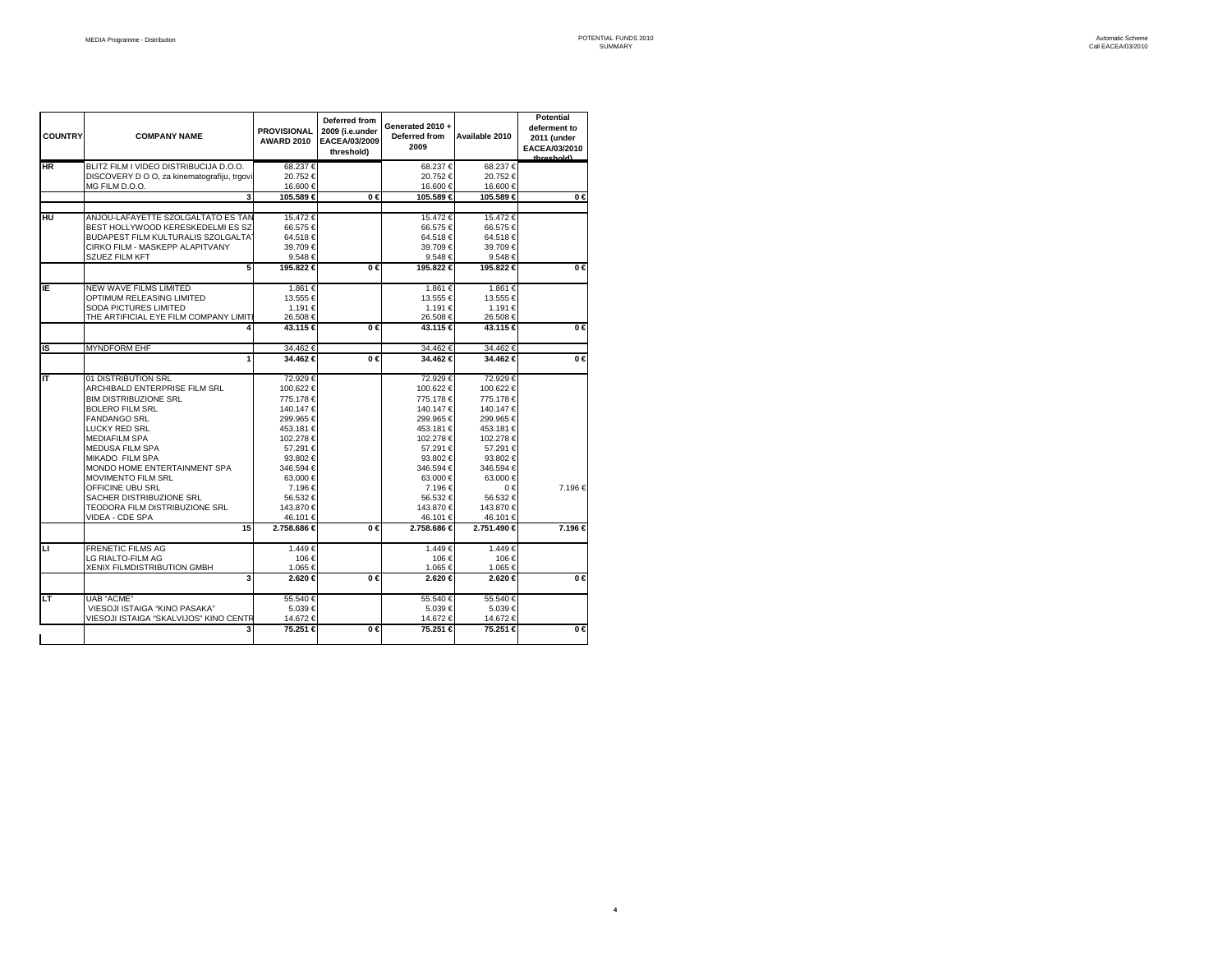| <b>COUNTRY</b> | <b>COMPANY NAME</b>                                                         | <b>PROVISIONAL</b><br><b>AWARD 2010</b> | Deferred from<br>2009 (i.e.under<br>EACEA/03/2009<br>threshold) | Generated 2010 +<br>Deferred from<br>2009 | Available 2010        | <b>Potential</b><br>deferment to<br>2011 (under<br>EACEA/03/2010<br>throchold) |
|----------------|-----------------------------------------------------------------------------|-----------------------------------------|-----------------------------------------------------------------|-------------------------------------------|-----------------------|--------------------------------------------------------------------------------|
| Lυ             | ALTERNATIVE FILMS SA                                                        | 11.948 €                                |                                                                 | 11.948€                                   | 11.948 €              |                                                                                |
|                | <b>BELGA FILMS SA</b>                                                       | 12.362 €<br>203€                        |                                                                 | 12.362 €<br>203€                          | 12.362 €<br>0€        |                                                                                |
|                | BRUNBRO ENTERTAINMENT GROUP NV<br><b>CINEART SA</b>                         | 55.472€                                 |                                                                 | 55.472€                                   | 55.472€               | 203€                                                                           |
|                | COOPERATIVE NOUVEAU CINEMA                                                  | 435 €                                   | 355€                                                            | 790€                                      | 0€                    | 435 €                                                                          |
|                | LES FILMS DE L'ELYSEE SA                                                    | 7.512€                                  |                                                                 | 7.512€                                    | 7.512€                |                                                                                |
|                | LUMIERE PUBLISHING                                                          | 8.113€                                  |                                                                 | 8.113€                                    | 8.113€                |                                                                                |
|                | SANTA FE PRODUCTIONS (Paradiso Entertai<br>SPRL "IMAGINE FILM DISTRIBUTION" | 142€<br>2.170 €                         | 130€                                                            | 142€<br>2.300 €                           | 0€<br>2.300 €         | 142€                                                                           |
|                | VICTORY PRODUCTIONS SPRL                                                    | 3.959€                                  |                                                                 | 3.959€                                    | 3.959€                |                                                                                |
|                | 10                                                                          | 102.316 €                               | 485 €                                                           | 102.801 €                                 | 101.666 €             | 780 €                                                                          |
| L٧             | SIA "ACME FILM"                                                             | 39.201€                                 |                                                                 | 39.201€                                   | 39.201€               |                                                                                |
|                | 1                                                                           | 39.201 €                                | $0 \in$                                                         | 39.201 €                                  | 39.201 €              | 0€                                                                             |
|                |                                                                             |                                         |                                                                 |                                           |                       |                                                                                |
| <b>NL</b>      | A-FILM DISTRIBUTION BV<br>ABC THEATRICAL DISTRIBUTION BV (CINEI             | 78.160 €<br>176.606 €                   |                                                                 | 78.160€<br>176.606€                       | 78.160€<br>176.606 €  |                                                                                |
|                | AMSTELFILM BV                                                               | 16.982 €                                |                                                                 | 16.982 €                                  | 16.982 €              |                                                                                |
|                | <b>ARTI FILM VOF</b>                                                        | 4.966 €                                 | 2.862€                                                          | 7.828€                                    | 7.828 €               |                                                                                |
|                | <b>CINEART NEDERLAND BV</b>                                                 | 330.679€                                |                                                                 | 330.679€                                  | 330.679€              |                                                                                |
|                | COOPERATIVE NOUVEAU CINEMA                                                  | $0 \in$                                 |                                                                 | 0€                                        | 0€                    |                                                                                |
|                | E1 ENTERTAINMENT BENELUX FILM DISTR                                         | 91.340 €                                |                                                                 | 91.340 €                                  | 91.340 €              |                                                                                |
|                | INDEPENDENT FILMS NEDERLAND BV                                              | 287.972€                                |                                                                 | 287.972€                                  | 287.972€              |                                                                                |
|                | LUMIERE HOME ENTERTAINMENT BVBA<br>LUMIERE PUBLISHING                       | 14.403 €<br>146.698€                    |                                                                 | 14.403€<br>146.698€                       | 14.403 €<br>146.698€  |                                                                                |
|                | MOONLIGHT FILM AND FINANCE COMPANY                                          | 10.416 €                                |                                                                 | 10.416€                                   | 10.416 €              |                                                                                |
|                | PARADISO ENTERTAINMENT NEDERLAND                                            | 19.817 €                                |                                                                 | 19.817€                                   | 19.817 €              |                                                                                |
|                | STICHTING CONTACT FILM CINEMATHEEK                                          | 7.239€                                  |                                                                 | 7.239€                                    | 7.239€                |                                                                                |
|                | STICHTING FILM INSTITUUT NEDERLAND                                          | 26.614 €                                |                                                                 | 26.614€                                   | 26.614 €              |                                                                                |
|                | <b>TWIN FILM</b>                                                            | 84.189€                                 |                                                                 | 84.189€                                   | 84.189€               |                                                                                |
|                | VICTORY PRODUCTIONS SPRL<br>WILD BUNCH BENELUX DISTRIBUTION BV              | 0€<br>99.961 €                          |                                                                 | 0€<br>99.961€                             | 0€<br>99.961 €        |                                                                                |
|                | 17                                                                          | 1.396.042 €                             | 2.862 €                                                         | 1.398.904 €                               | 1.398.904 €           | $0 \in$                                                                        |
|                |                                                                             |                                         |                                                                 |                                           |                       |                                                                                |
| NO             | <b>ACTIONFILM AS</b>                                                        | 4.948€<br>72.402 €                      |                                                                 | 4.948€<br>72.402€                         | 4.948€<br>72.402 €    |                                                                                |
|                | ARTHAUS STIFTELSEN FOR FILMKUNST<br>AS FIDALGO                              | 26.031 €                                |                                                                 | 26.031€                                   | 26.031 €              |                                                                                |
|                | <b>CCV AS</b>                                                               | 20.865 €                                |                                                                 | 20.865€                                   | 20.865€               |                                                                                |
|                | <b>KUDOS FAMILY AS</b>                                                      | 13.244 €                                |                                                                 | 13.244 €                                  | 13.244 €              |                                                                                |
|                | NORDISK FILM DISTRIBUSJON AS                                                | 267.433 €                               |                                                                 | 267.433 €                                 | 267.433 €             |                                                                                |
|                | SCANBOX ENTERTAINMENT NORWAY AS                                             | 27.238 €                                |                                                                 | 27.238 €                                  | 27.238 €              |                                                                                |
|                | <b>SF NORGE AS</b>                                                          | 152.180 €                               |                                                                 | 152.180 €                                 | 152.180 €             |                                                                                |
|                | TOUR DE FORCE AS<br>9                                                       | 11.505 €<br>595.846 €                   | 0€                                                              | 11.505 €<br>595.846 €                     | 11.505 €<br>595.846 € | $0 \in$                                                                        |
|                |                                                                             |                                         |                                                                 |                                           |                       |                                                                                |
| PL             | AGAINST GRAVITY SP. Z O.O.<br>GUTEK-FILM SP, ZO.O.                          | 11.944 €<br>264.088€                    |                                                                 | 11.944 €<br>264.088€                      | 11.944 €<br>264.088€  |                                                                                |
|                | HAGI - FILM SP, Z O.O.                                                      | 18.993 €                                |                                                                 | 18.993€                                   | 18.993 €              |                                                                                |
|                | "ITI CINEMA" SP. Z O.O.                                                     | 47.968€                                 |                                                                 | 47.968€                                   | 47.968€               |                                                                                |
|                | KINO SWIAT SP. Z O.O                                                        | 543.006 €                               |                                                                 | 543.006€                                  | 543.006 €             |                                                                                |
|                | MONOLITH FILMS SP. Z O.O.                                                   | 258.059€                                |                                                                 | 258.059€                                  | 258.059€              |                                                                                |
|                | SPI INTERNATIONAL POLSKA SP. Z O.O.                                         | 150.059€                                |                                                                 | 150.059€                                  | 150.059€              |                                                                                |
|                | "VISION FILM" SP. Z O.O. S.K.A.<br>VIVARTO SP. Z O.O.                       | 28.077 €<br>85.827 €                    |                                                                 | 28.077 €<br>85.827 €                      | 28.077€<br>85.827 €   |                                                                                |
|                | 9                                                                           | 1.408.021 €                             | $0 \in$                                                         | 1.408.021 €                               | 1.408.021 €           | $0 \in$                                                                        |
|                |                                                                             |                                         |                                                                 |                                           |                       |                                                                                |